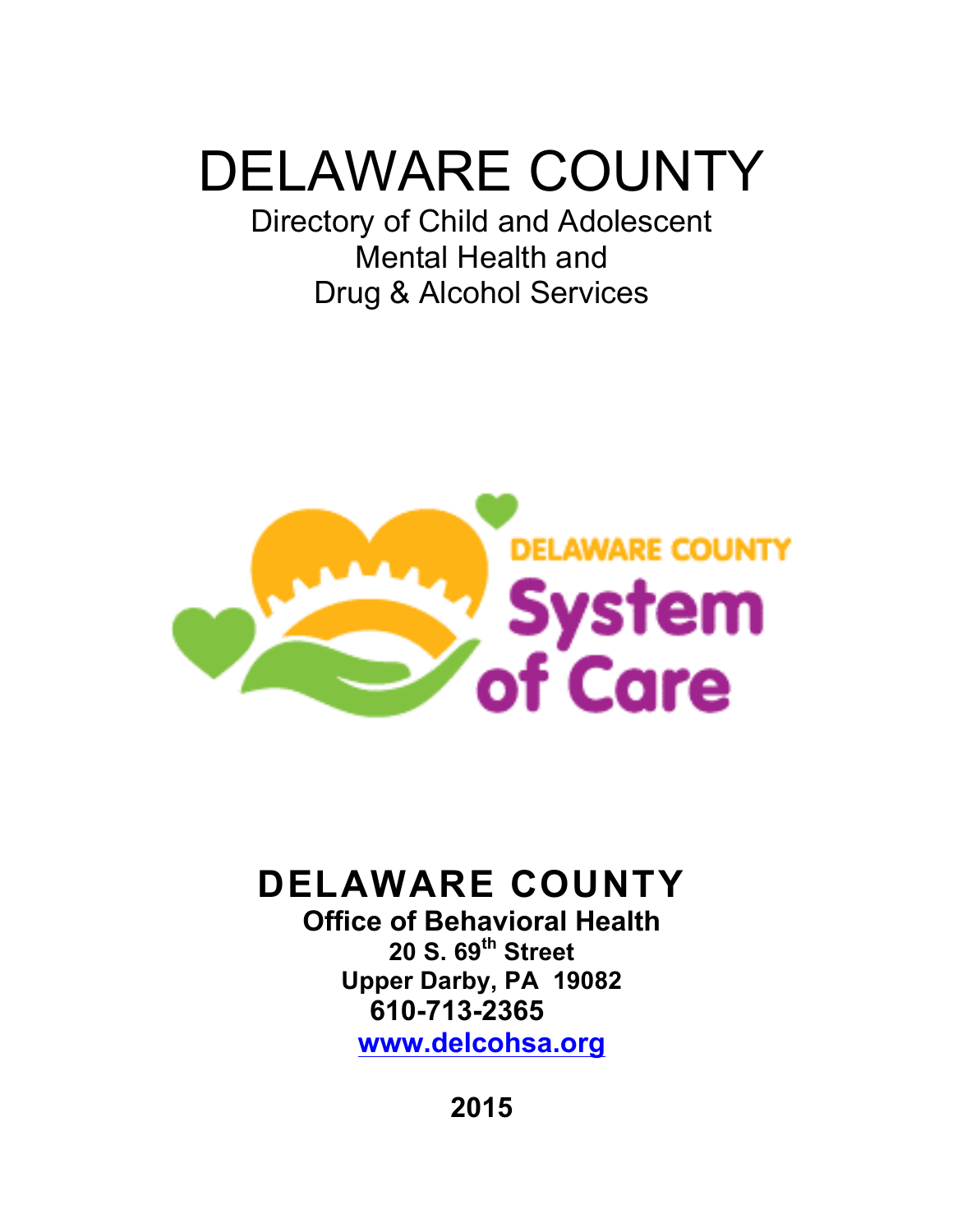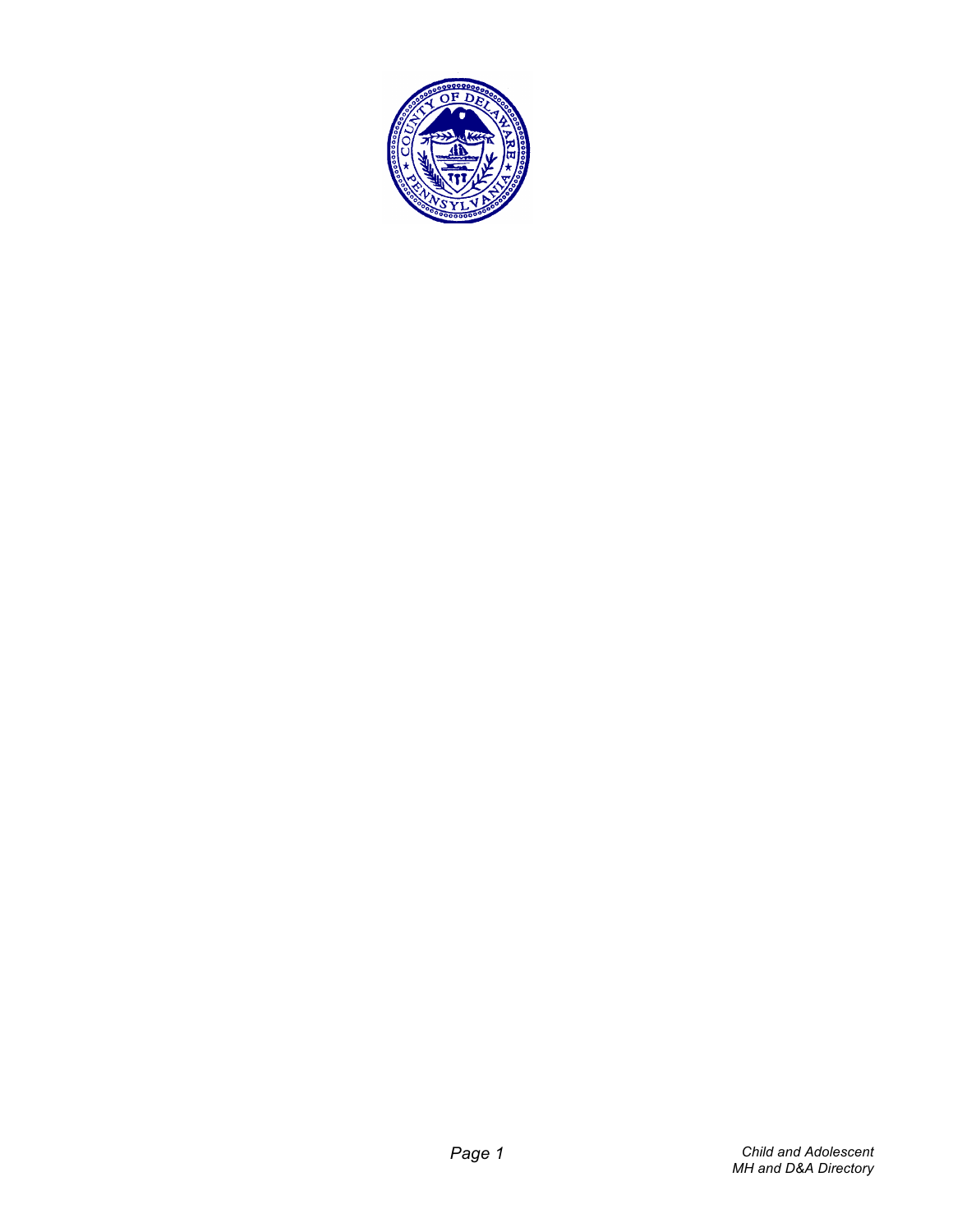## **DELAWARE COUNTY OFFICE OF BEHAVIORAL HEALTH**

## **Mission Statement**

The mission of the Office of Behavioral Health is to assure the provision of a comprehensive array of quality mental health and alcohol and other drug services for eligible children and adults that will assist them to maximize their human potential.

## **Contracted Child & Adolescent Behavioral Healthcare Services**

The Directory of Child and Adolescent Mental Health and Drug & Alcohol Services contains a list of County and Magellan Behavioral Health of PA contracted providers plus additional frequently used providers of child and adolescent behavioral health services. The Directory lists the services provided with telephone and website contact information for each program or service.

The Directory is updated annually to reflect new behavioral healthcare programs and services provided to children and adolescents of Delaware County.

## **Supplemental Behavioral Healthcare Information**

- OBH also maintains a Directory of Adult Drug and Alcohol and Mental Health Services, contact 610-713-2365 for more information.
- Magellan Behavioral Health of PA maintains information about contracted services for HealthChoices members. Contact 1-888-207-2911 or www.magellanofpa.com for more information.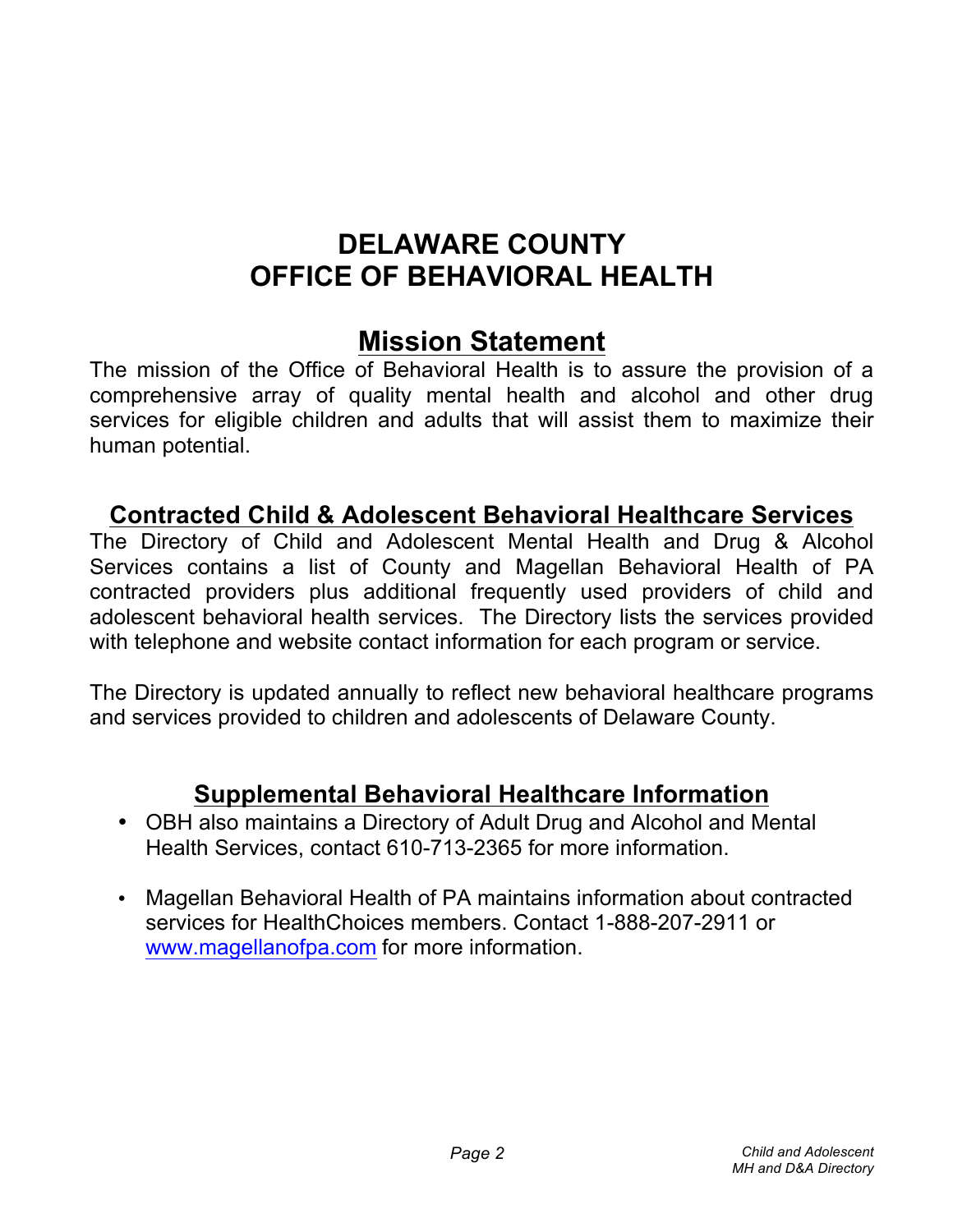## **I. MENTAL HEALTH SERVICES**

## **A. CRISIS INTERVENTION SERVICES**

#### **1. Delaware County Crisis Connections Team**

Phone: 855-889-7827 **www.elwyn.org Contact:** Mobile Dispatch Specialist **Service:**  $\geq$  24 Hour Behavioral Health Mobile Crisis Outreach Service Phone: 855-464-9342 **www.elwyn.org Contact:** Certified Peer Specialist **Service**:  $\triangleright$  Peer Run Warm Line **2. Crozer Chester Medical Center** One Medical Center Boulevard **Phone:** 610-447-7600 Chester, PA 19013 **www.crozer.org Contact:** Psychiatric Crisis Worker **Services:** Ø 24 Hour Psychiatric Crisis Walk-in Service Ø Psychiatric Emergency Commitment Procedures **3. Mercy Fitzgerald Hospital** 1500 Lansdowne Avenue **Phone:** 610-237-4210 Darby, PA 19023 **www.mercyhealth.org Contact:** Psychiatric Crisis Worker

#### **Services:**

- $\geq$  24 Hour Psychiatric Crisis Walk-in Service
- Ø Psychiatric Emergency Commitment Procedures

## **B. INPATIENT TREATMENT**

#### **1. Crozer Chester Medical Center - North Campus**

15<sup>TH</sup> & Shaw Streets **Phone:** 610-447-6100

Chester, PA 19013 **www.crozer.org**

**Contact:** Nurse Manager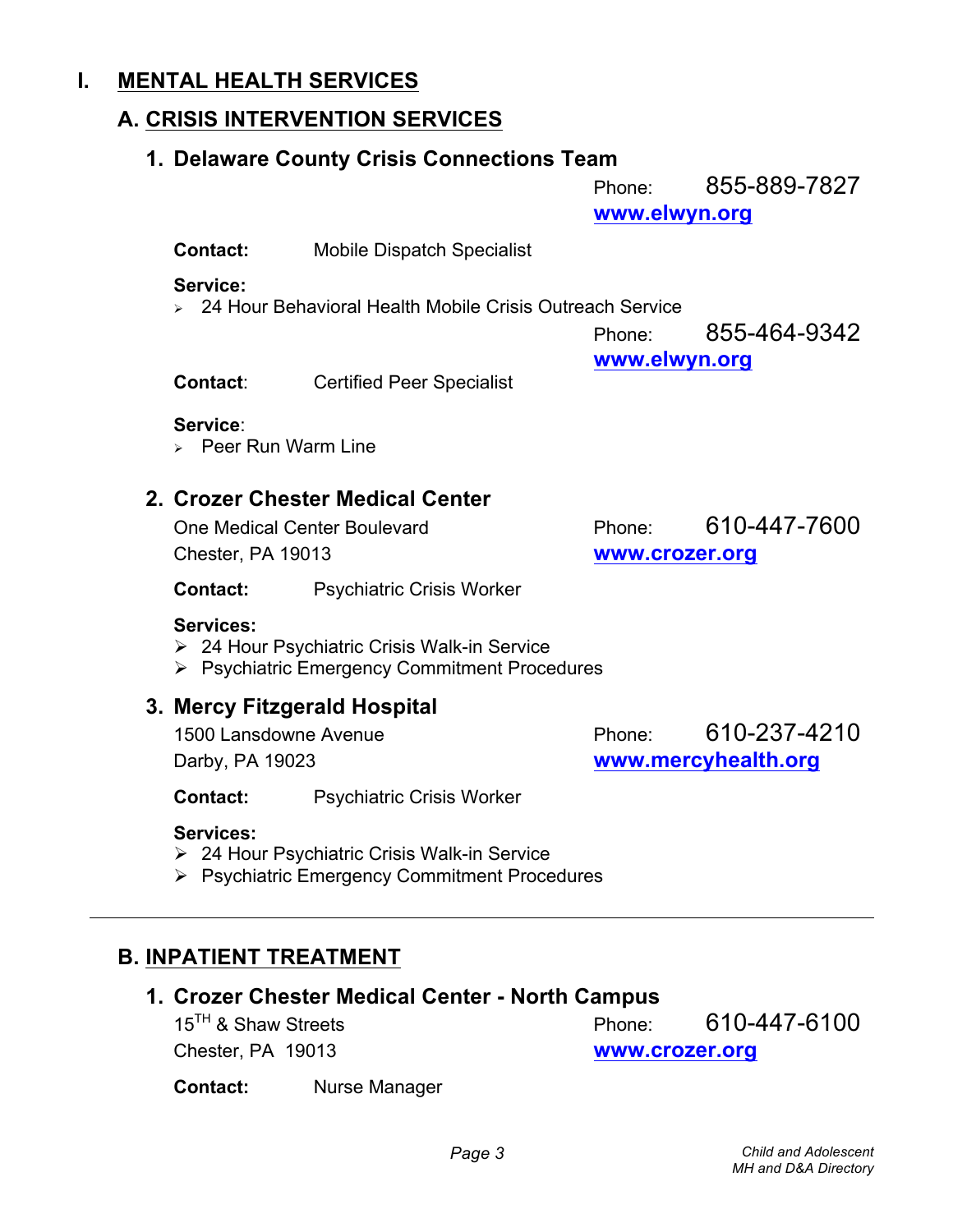## **C. PARTIAL HOSPITALIZATION PROGRAMS**

#### **1. American Day Treatment Center**

600 Abbott Drive Phone: 484-476-1800 Broomall, PA 19008 **www.mainlinehealth.org/behavioral**

**Contact**: Intake Department

#### **Services**:

 $\triangleright$  Mental Health Partial Hospitalization

#### **2. Horsham Clinic**

800 Parkway Blvd. **All and Struth Control** Phone: 800-237-4447 Broomall, PA 19008 **www.uhsinc.com**

**Contact:** Intake Department

#### **Services:**

 $\triangleright$  Mental Health Partial Hospitalization

## **D. CENTRALIZED INTAKE AND TREATMENT**

#### **1. Crozer Chester Medical Center - Community Division**

**\_\_\_\_\_\_\_\_\_\_\_\_\_\_\_\_\_\_\_\_\_\_\_\_\_\_\_\_\_\_\_\_\_\_\_\_\_\_\_\_\_\_\_\_\_\_\_\_\_\_\_\_\_\_\_\_\_\_\_\_\_\_\_\_\_\_\_\_\_\_\_\_\_\_\_**

2600 W. 9th Street Phone: 610-497-7700 Chester, PA 19013 **www.crozer.org**

**Contact:** Intake Department

#### **Services**

- $\triangleright$  Mental Health Outpatient Treatment- individual & group
- $\triangleright$  Dialectical Behavioral Therapy Group
- $\triangleright$  Parent Child Interaction Therapy
- $\triangleright$  Blended Case Management
	- $\triangleright$  Autism Spectrum Disorder Specialty
	- $\triangleright$  Early Childhood Specialty
	- $\triangleright$  Forensic Specialty
	- $\triangleright$  Transition Age Specialty
- $\triangleright$  New Pathways Program
- $\triangleright$  County Alternative Education Programs
- $\triangleright$  Student Assistance Programs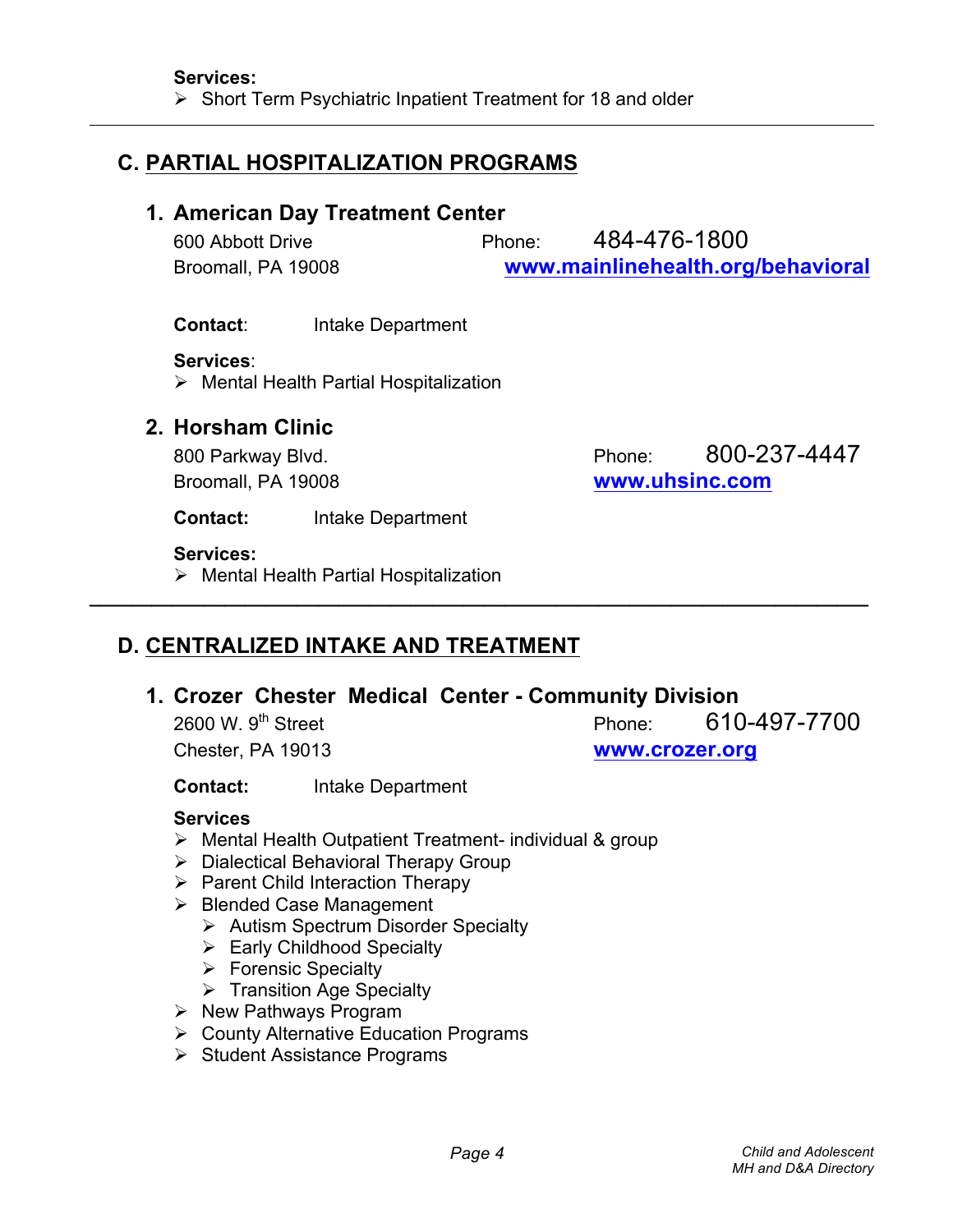## **2. NHS Human Services of Delaware County**

800 Chester Pike **Phone:** 610-534-3636 Sharon Hill, PA 19079 **www.nhsonline.org**

**Contact:** Intake Department

#### **Services:**

- $\triangleright$  Mental Health Outpatient Treatment- individual & group
- $\triangleright$  Mental Health Intensive Outpatient Treatment
- $\triangleright$  Blended Case Management
	- Ø Autism Spectrum Disorder Speciality
	- $\triangleright$  Early Childhood Speciality
	- $\triangleright$  Forensic Specialty
	- $\triangleright$  Intellectual and Developmental Disabilities Specialty

**\_\_\_\_\_\_\_\_\_\_\_\_\_\_\_\_\_\_\_\_\_\_\_\_\_\_\_\_\_\_\_\_\_\_\_\_\_\_\_\_\_\_\_\_\_\_\_\_\_\_\_\_\_\_\_\_\_\_\_\_\_\_\_\_\_\_\_\_\_\_\_\_\_\_\_**

- Ø LGBTQQIA Specialty
- $\triangleright$  Transition Age Specialty
- $\triangleright$  Student Assistance Program
- $\triangleright$  Therapeutic After School Program

## **E. ADDITIONAL TREATMENT**

#### **1. Child and Family Focus**

450 Parkway Ave Suite 208 Phone: 610-325-3131 Broomall, PA 19008 **www.childandfamilyfocus.org**

**Contact:** Intake Coordinator

#### **Services:**

- $\triangleright$  High Fidelity Family Teams
- $\triangleright$  Mental Health Respite Care
- $\triangleright$  Transition to Independence Process

#### **2. Child Guidance Resource Center**

Havertown, PA 19083 **www.cgrc.org**

2000 Old West Chester Pike **Phone:** 484-454-8700

**Contact:** Access Center

#### **Services:**

- $\triangleright$  Extended Assessment Program
- Ø Mental Health and Drug and Alcohol Outpatient Treatment
- $\triangleright$  Truancy and Delinguency Prevention Program
- $\triangleright$  Behavioral Health Rehabilitation Services
- $\triangleright$  Therapeutic After School Program
- $\triangleright$  Pivotal Response Training
- $\triangleright$  Parent Child Interaction Therapy
- $\triangleright$  Family Based Mental Health Services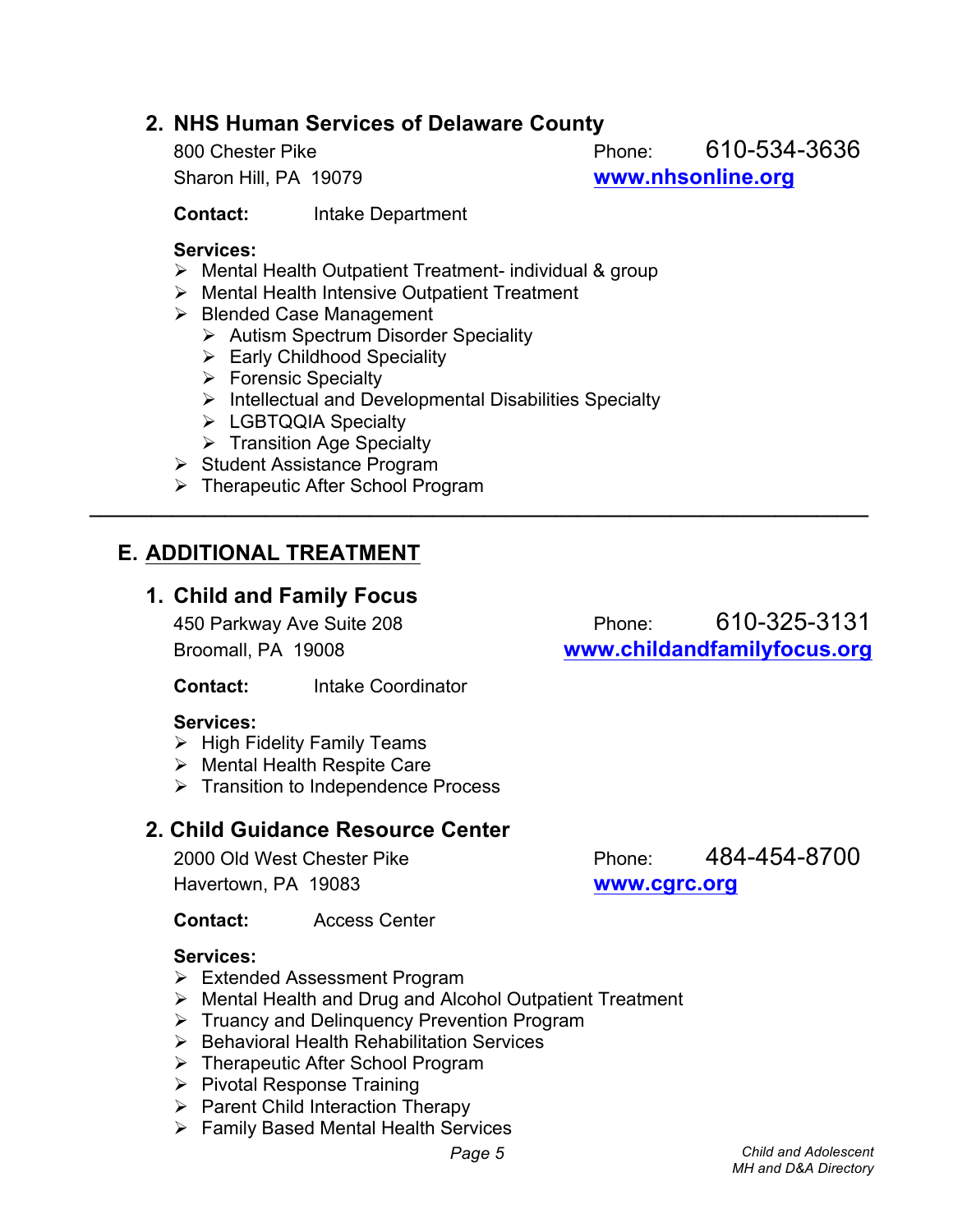$\triangleright$  Summer Therapeutic Activities Program  $\triangleright$  Multi-Systemic Therapy Ø Private Special Education K-7 School Ø School Based Behavioral Health Services- WPSD & UDSD **3. Devereux Foundation** 419 Avenue of the States, Suite 301 Phone: 610-447-1576 Chester, PA 19013 **www.devereux.org Contact:** Intake Department **Services:**   $\triangleright$  Behavioral Health Rehabilitation Services **4. Elwyn, Inc.** 111 Elwyn Road Phone: 610-891-7007 Elwyn, PA 19063 **www.elwyn.org Contact:** Intake Department **Services:**  $\triangleright$  Extended Assessment Program Ø Mental Health Outpatient Treatment Ø Behavioral Health Rehabilitation Services  $\triangleright$  Therapeutic After School Program  $\triangleright$  Summer Therapeutic Activities Program Ø Mental Health Residential Treatment **5. Glen Mills Counseling Center** 210 West Front Street Media Phone: 610-656-1424<br>485 Baltimore Pike Glen Mills **www.glenmillscounseling.org Contact:** Intake Department  **Services:**  $\triangleright$  Individual Therapy Ø Specailizing in Bereavement, Trauma, Anxiety & Stress **6. Holcomb Behavioral Health Systems** 225 S. 69th Street Phone: 610-352-8943

Upper Darby, PA 19082 **www.holcombbhs.org**

**Contact:** Intake Department

#### **Services:**

- $\triangleright$  Mental Health and Drug and Alcohol Outpatient Treatment
- Ø Family Based Mental Health Services
- $\triangleright$  Behavioral Health Rehabilitation Services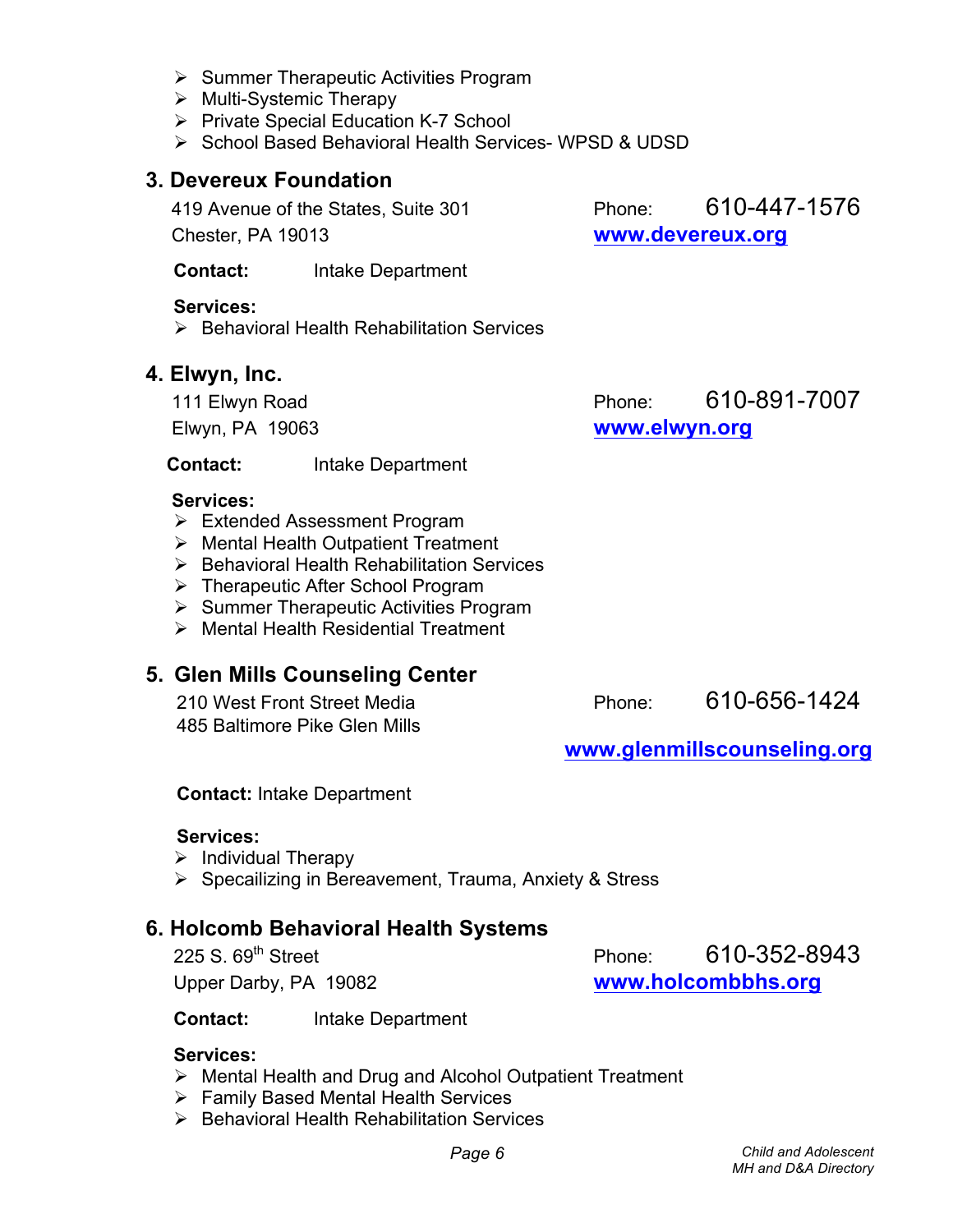| 200 Eagle Road Suite 4<br>Wayne, PA 19087                                               | 7. Home and Community Serivces at CCIU                     | Phone: | 610-254-2460                         |
|-----------------------------------------------------------------------------------------|------------------------------------------------------------|--------|--------------------------------------|
| <b>Contact:</b>                                                                         | Corrdinator                                                |        |                                      |
| <b>Services:</b>                                                                        | $\triangleright$ Behavioral Health Rehabilitation Services |        |                                      |
| 8. MusicWorks                                                                           |                                                            |        |                                      |
| 2050 West Chester Pike<br>Suite 115                                                     |                                                            | Phone: | 610-449-9669                         |
| Havertown, PA 19083                                                                     |                                                            |        | www.musicworkswonders.org            |
| <b>Contact:</b>                                                                         | <b>Executive Director</b>                                  |        |                                      |
| Services:<br>$\triangleright$ Music Therapy                                             |                                                            |        |                                      |
| 9. Northern Homes for Children<br>100 West 15 <sup>th</sup> Street<br>Chester, PA 19013 |                                                            | Phone: | 215-482-1423<br>www.northernhome.org |
| <b>Contact:</b>                                                                         | Intake Department                                          |        |                                      |
| <b>Services:</b>                                                                        | ▶ Behavioral Health Rehabilitation Services                |        |                                      |
|                                                                                         | 10. Pennsylvania MENTOR                                    |        |                                      |
|                                                                                         | 450 Park Way Drive Suite 204                               | Phone: | 610-353-5332                         |
| Broomall, PA 19008                                                                      |                                                            |        | www.pa-mentor.com                    |
| <b>Contact:</b>                                                                         | Intake Department / Case Manager                           |        |                                      |
| Services:                                                                               | $\triangleright$ Behavioral Health Rehabilitation Services |        |                                      |
|                                                                                         | 11. Spectra Support Services                               |        |                                      |
| 475 Lawrence Road                                                                       |                                                            | Phone: | 484-450-6476                         |
| Broomall, PA 19008                                                                      |                                                            |        | www.spectrapa.com                    |
| <b>Contact:</b>                                                                         | Intake Department                                          |        |                                      |
| <b>Services:</b>                                                                        |                                                            |        |                                      |

- $\triangleright$  Individual and Group Therapy
- $\triangleright$  Family Therapy
- $\triangleright$  Teen and Young Adult groups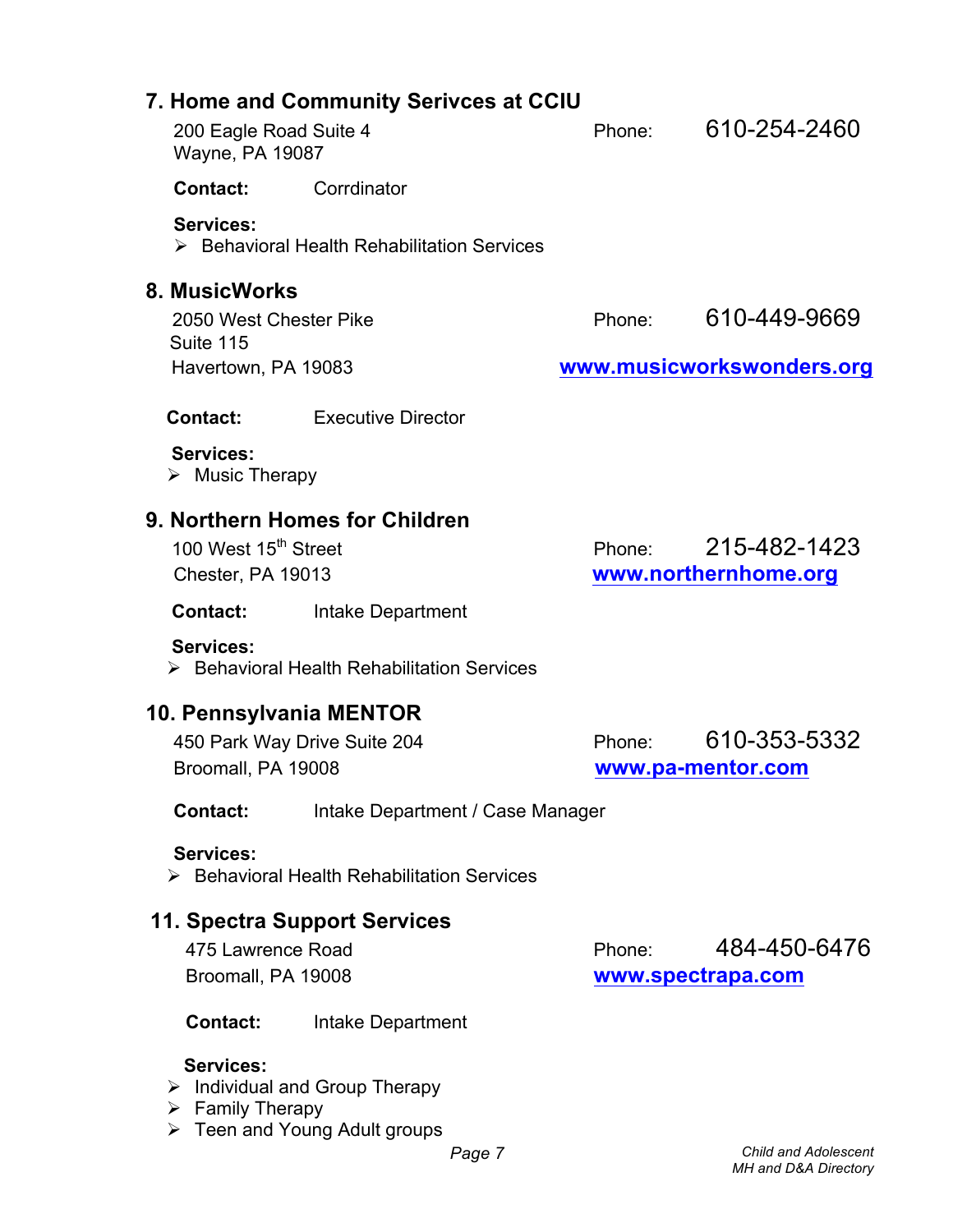## **II. DRUG & ALCOHOL SERVICES**

## **A. CENTRALIZED INTAKE AND TREATMENT**

#### **1. Crozer Chester Medical Center - Community Division**

2600 W. 9th Street Phone: 610-497-7223 Chester, PA 19013 **www.crozer.org**

**\_\_\_\_\_\_\_\_\_\_**

**Contact:** D&A Intake Department

#### **Services:**

- $\triangleright$  Assessment
- $\triangleright$  Outpatient and Intensive Outpatient Treatment
- $\triangleright$  Marijuana Treatment
- $\triangleright$  Children's Waiting Room
- $\triangleright$  Case Management
- Ø D&A Prevention/Education Programming

#### **2. Keystone Center**

2001 Providence Avenue Phone: 610-876-9000 Chester, PA 19013 **www.KeyStoneCenter.net**

#### **Contact**: Admissions Office

#### **Services**:

- $\triangleright$  Assessment
- $\triangleright$  Outpatient and Intensive Outpatient Treatment
- $\triangleright$  Dialectical Behavioral Therapy

#### **3. NHS Human Services of Delaware County**

| 800 Chester Pike<br>Sharon Hill, PA 19079                                                              |                         |        | Phone: 877-SOBER11<br>www.nhsonline.org |  |  |
|--------------------------------------------------------------------------------------------------------|-------------------------|--------|-----------------------------------------|--|--|
| 9 S. 69 <sup>th</sup> Street<br>Upper Darby, PA 19082                                                  |                         | Phone: | 610-713-9580                            |  |  |
| <b>Contact:</b>                                                                                        | D & A Intake Department |        |                                         |  |  |
| <b>Services:</b><br>Assessment<br>Outpatient and Intensive Outpatient Treatment<br>Marijuana Treatment |                         |        |                                         |  |  |

## **B. ADDITIONAL TREATMENT**

**\_\_\_\_\_\_\_\_\_\_\_\_\_\_\_\_\_\_\_\_\_\_\_\_\_\_\_\_\_\_\_\_\_\_\_\_\_\_\_\_\_\_\_\_\_\_\_\_\_\_\_\_\_\_\_\_\_\_\_\_\_\_**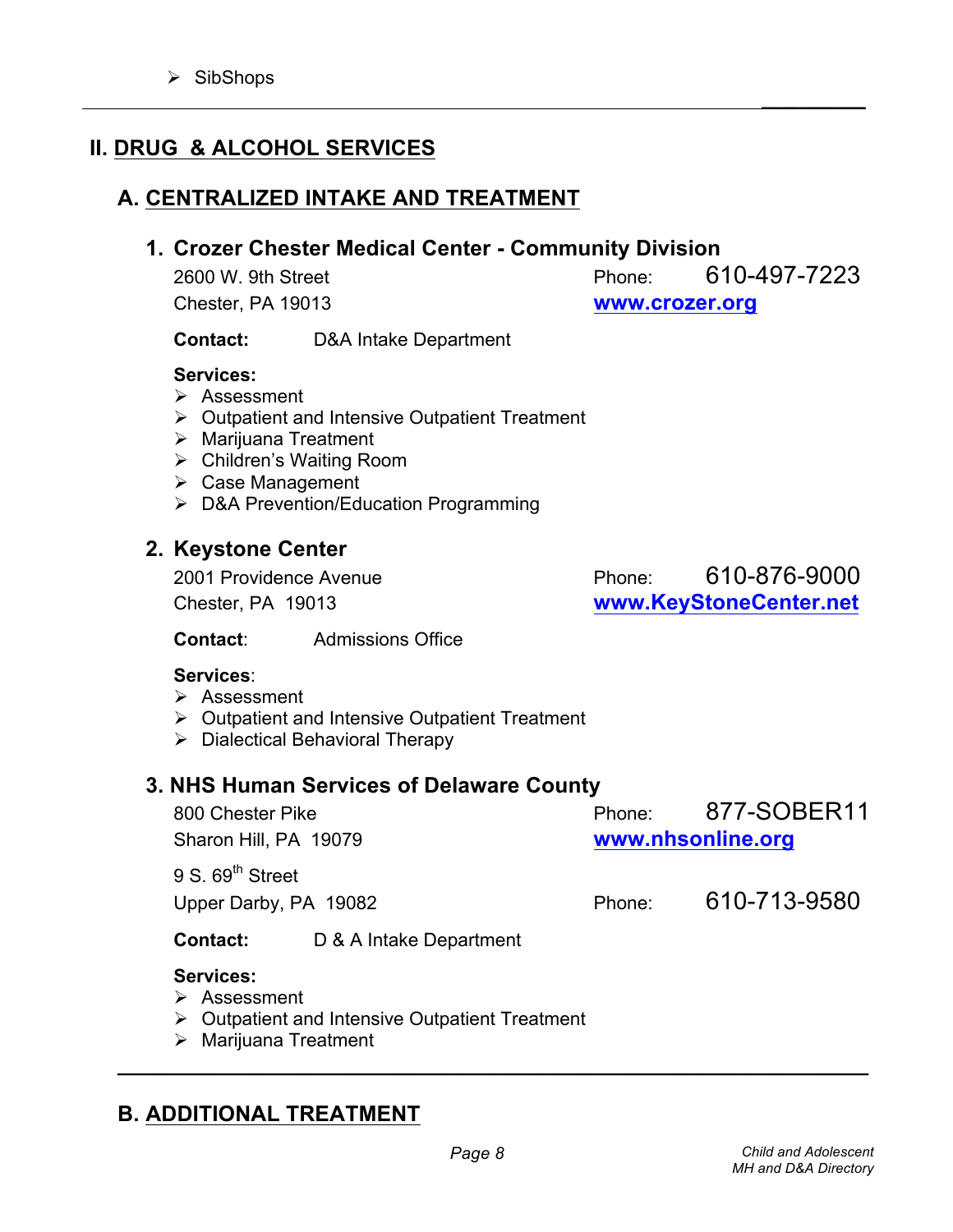## **1. Center for Addictive Diseases** 401 Pilgrim Lane, Suite 1030 Phone: 484-476-6543 Drexel Hill, PA 19026 **www.mainlinehealth.org Contact:** Intake Department **Services:**  $\triangleright$  Assessments  $\triangleright$  Outpatient and Intensive Outpatient Treatment  $\triangleright$  Marijuana Treatment **2. Clear Brook, Inc. The Lodge** 890 Bethel Hill Road Phone: 800-562-6241 Shickshinny, PA 18655 **www.clearbrookinc.com Contact:** Intake Department **Services:**  $\triangleright$  Short and Long Term Inpatient Treatment **3. Clear Brook, Inc. The Manor** 100 E. Northampton Street Phone: 800-582-6241 Wilkes-Barre, PA 18706 **www.clearbrookinc.com Contact:** Intake Department

**Services:**

 $\triangleright$  Detox

## **4. Pyramid - Quakertown**

P. O. Box 107 Phone: 215-536-9070 Zionhill, PA 18981 **www.pyramidhealthcarepa.com**

**Contact:** Intake Department

#### **Services:**

 $\triangleright$  Dual Diagnosis Short and Moderate Term Inpatient Treatment

## **5. Today, Inc.**

Langhorne, PA 18940 **www.todayinc.org**

**Mailing Address**: PO Box 908 Newtown, PA 18940

**Contact:** Intake Department

1990 Woodbourne Road Phone: 215-968-4713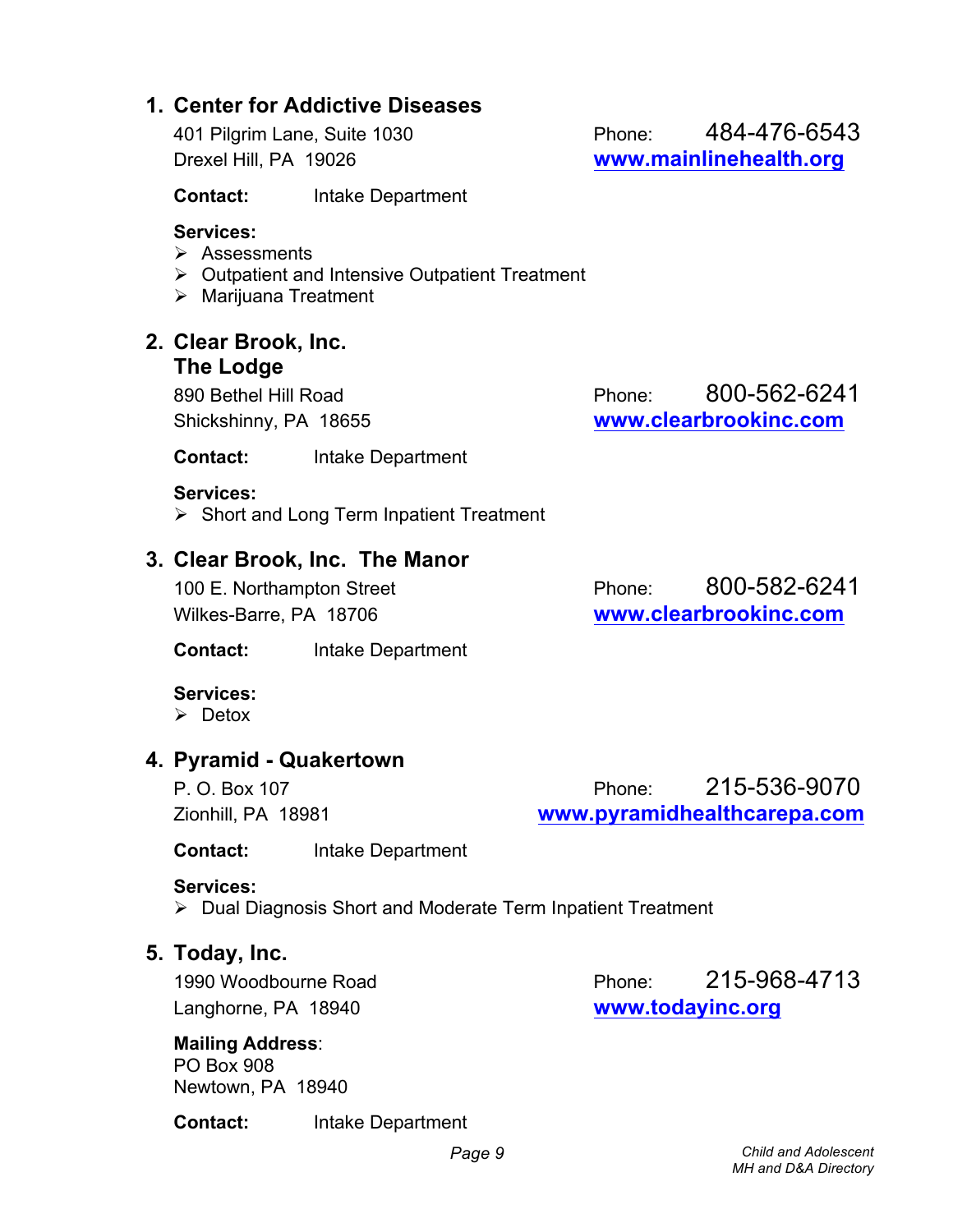- $\triangleright$  Short and Moderate Term Inpatient
- Ø Short and Long Term Inpatient (Young Adult Males Only)

**\_\_\_\_\_\_\_\_\_\_\_\_\_\_\_\_\_\_\_\_\_\_\_\_\_\_\_\_\_\_\_\_\_\_\_\_\_\_\_\_\_\_\_\_\_\_\_\_\_\_\_\_\_\_\_\_\_\_\_\_\_\_\_\_\_\_\_\_\_\_\_\_\_\_\_**

## **C. PREVENTION SERVICES**

#### **1. Holcomb Behavioral Health Systems**

126 E. Baltimore Pike **Phone:** 484-444-0412 Media, PA 19063 **www.holcombprevention.org**

**Contact:** Prevention Program Director

#### **Services:**

- $\triangleright$  Prevention/Intervention
	- Alcohol, Tobacco, and Other Drug Education
	- Community Outreach/Alternative Activities/Coalitions
	- Student Assistance Program
	- Delaware County Youth Connection

## **III. COUNTY RESOURCES**

#### **A. Delaware County Office of Behavioral Health**

20 S. 69th Street Phone: 610-713-2365

Upper Darby, PA 19082 **www.delcohsa.org**

**Contact:** Coordinator of Children's Mental Health

#### **Services:**

- Ø Child & Adolescent Service System Program (CASSP) Coordinators
- $\triangleright$  Inter-systems Coordination
- $\triangleright$  Health Choices
- $\triangleright$  System of Care
- Ø Disaster Crisis Outreach & Referral Team (DCORT)

**Contact:** System of Care Coordinator

#### **Services:**

- $\triangleright$  County Leadership Team
- Ø DelCo System of Care Family Engagement Workgroup

**Contact:** Coordinator of Mental Health Court Services

#### **Services**

- $\triangleright$  County Delegates
- $\triangleright$  Mental Health Court